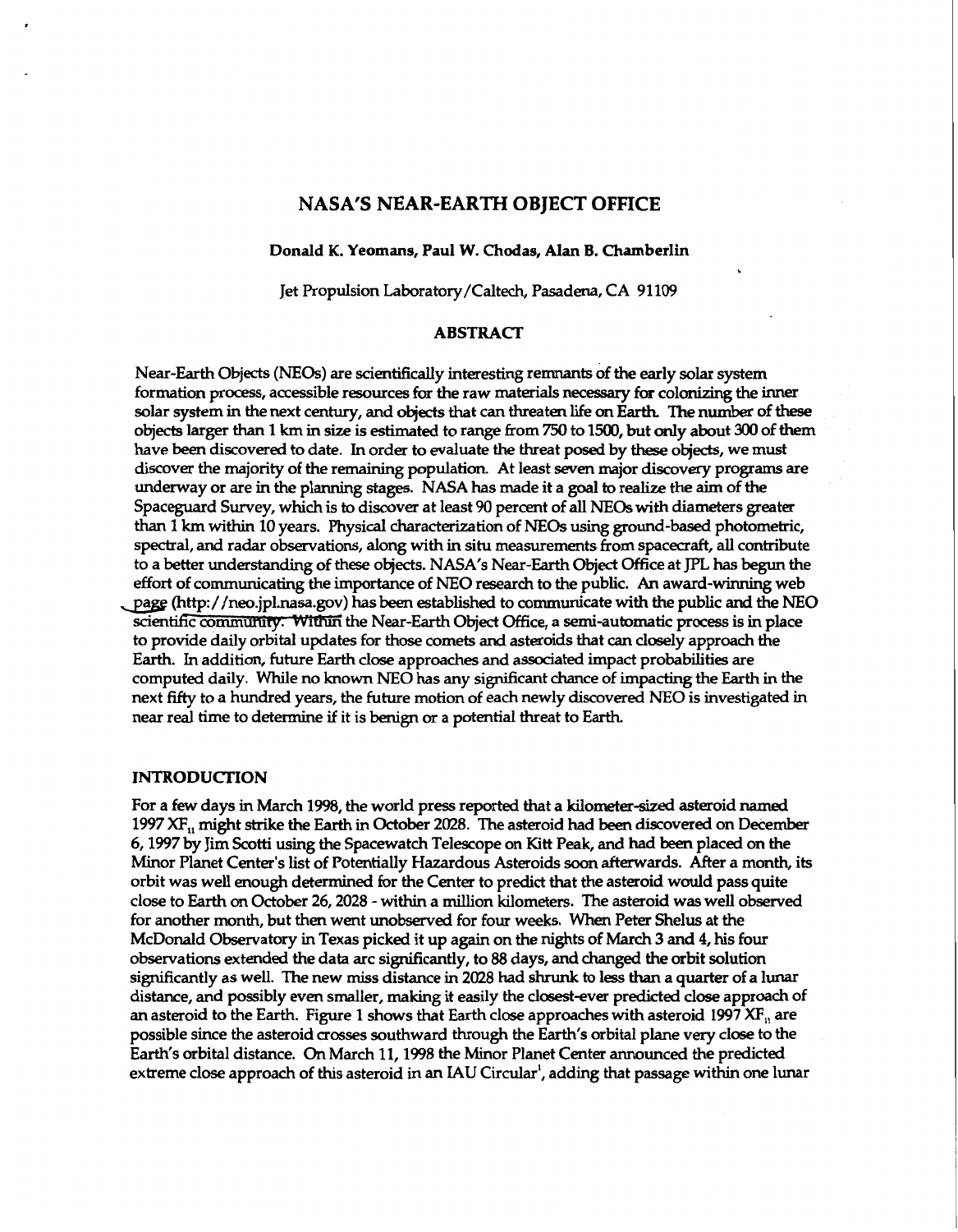distance was "virtually certain". **An** accompanying press statement noted that "The chance of an actual collision is small, but one is not entirely out of the question."

However, the authors of this paper undertook a complete analysis of the observations available *on* March **11** and showed that the probability of impact in **2028** was neghgible, essentially zero. Orbital uncertainties and impact probabilities areoften visualized **using** so-called uncertainty ellipses - ellipsoidal regions *of* space **surrounding** a **nominal** asteroid position where the **object**  could be located. Figure 2 shows the 3-sigma position uncertainty ellipse in the target plane at closest approach (sigma denotes standard deviation). The ellipse is extremely elongated, about **2.8** million kilometers long, but only **2,500 km** wide. The extreme length of the ellipse **is** due to the fact that the position uncertainty along the orbit grows linearly with time over the 30-year prediction **period,** while uncertainty perpendicular to the orbit varies only periodically. The *30*  year projection into the future spans **17** revolutions *of* the asteroid about the Sun. Since the ellipse extends well beyond the Moon's orbit, passage outside one.lunar distance is very possible. The great length of the ellipse in Figure 2 makes it difficult to predict a precise miss distance, since passage virtually **anywhere within** the ellipse is possible. The narrow width of the ellipse, however, allows a fairly precise determination of the **minimum** possible **miss** distance, about 28,000 km. One can use the analogy of a car waiting at an intersection for a train to pass by on its **long** track. The car's driver cannot predict the exact arrival time of the **train** at **his** intersection (large **along** track uncertainty) but he *can* be confident that the train will not deviate **from** the track itself. That is, the uncertainty *of* the train's position, at any given time, is almost completely in one directio[n. Figure](#page-3-0) 3 shows a *close* up of the region of the target plane near the Earth. The ellipse would have to be enlarged to about the 55-sigma level before it would graze the Earth.

*On* **March 12,** Ken Lawrence and Eleanor Helin, both of **JPL,** found four pre-discovery **images** of the asteroid, taken in **1990.** These extended the data arc greatly to **8** years, **strengthening** the orbital solution. The predicted *close* approach in **2028** moved out to a rather unremarkable **980,000 km,** while the uncertainty ellipse *shrank* by over an order of magnitude. Figure **4 shows**  the uncertainty ellipse for the orbit solution including the **1990** observations. While the new observations moved the predicted **miss** distance to a comfortable range, they were not needed to rule out the possibility of collision in **2028.** 

While the concern associated with the Earth *close* approach of asteroid **1997** XF,, was not responsible for the establishment of NASA's Near-Earth **Objed** Office, this incident did highhght some problems concerning NEOS that needed to be addressed. **A** reliable process had to be put in place to ensure that the orbits and **future** motions *of* **all** asteroids and comets that *can* approach the Earth are carefully monitored and accurate Earth impact probabilities are computed. In addition, an **effort** had to be undertaken to optimize, to the extent possible, the independent NE0 search teams that are currently operational. **An** up-to-date, easily accessible near-Earth **object**  web site needed to beestablished to maintain contact with the public, to **keep** them **informed**  about **NE0** activities, **coming** *close* Earth approaches, missions to comets and asteroids and the reasons for the intense interest in these, the Earth's *closest* neighbors. **This** paper will discuss, in turn, the population of NEOs and the establishment and activities of **NASA's** Near-Earth **Object**  Office. After a brief discussion *of* the current operational search teams, a recent example will be provided to show how the proper procedures and analyses were undertaken to defuse concern over an asteroid (1999 AN<sub>10</sub>) that was thought, for a time, to have a non-zero chance of hitting the Earth within the next **few** decades.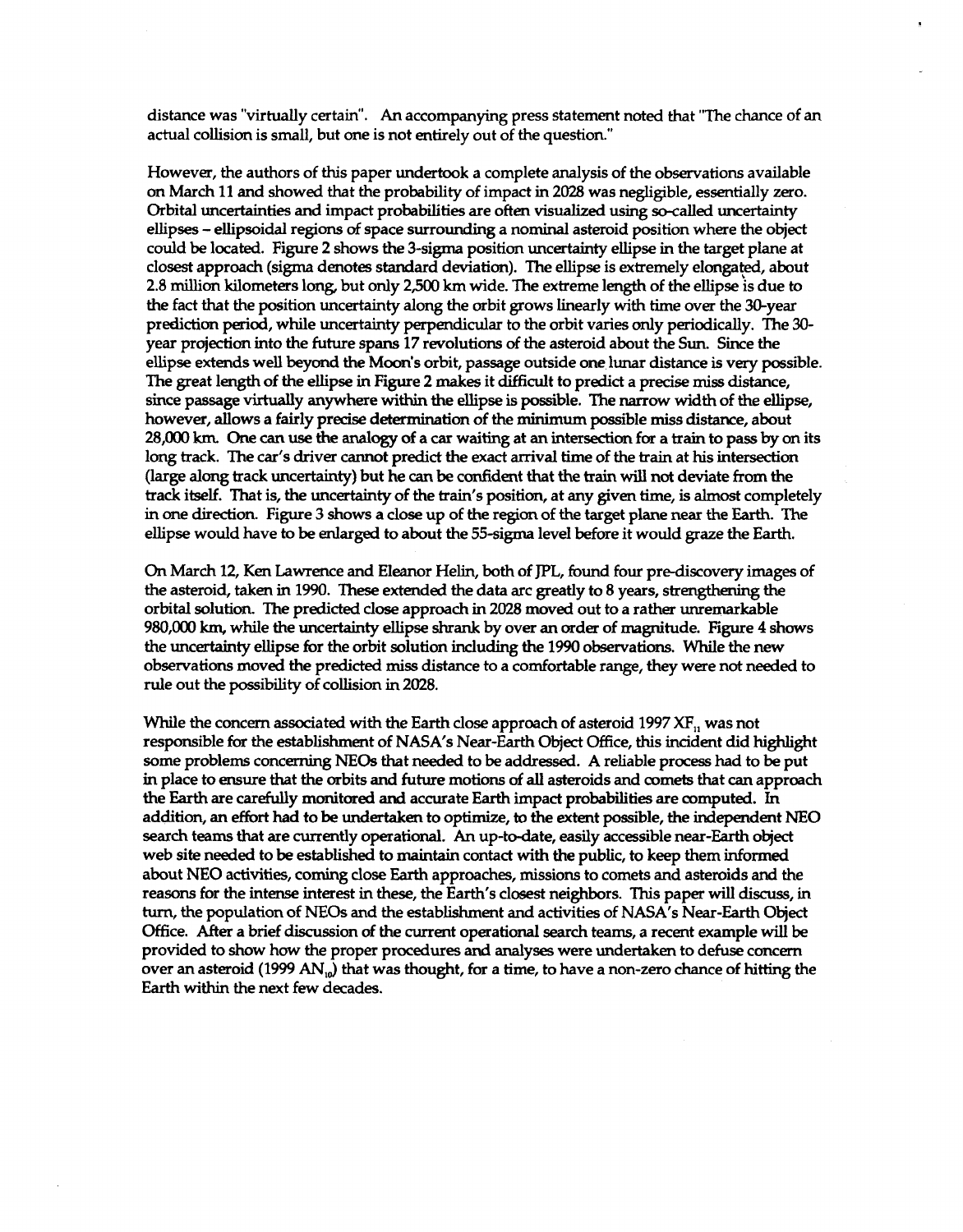

**Figure 1 Orbit of Asteroid 1997** *XF,*  **(Orbit inclined 4.1" to ecliptic plane; dotted portion is below ecliptic)** 



**Figure 2 Position Uncertainty Ellipse for 1997 XF,, in Target Plane on**  *Oct.* **26,2028, -day Orbital Solution**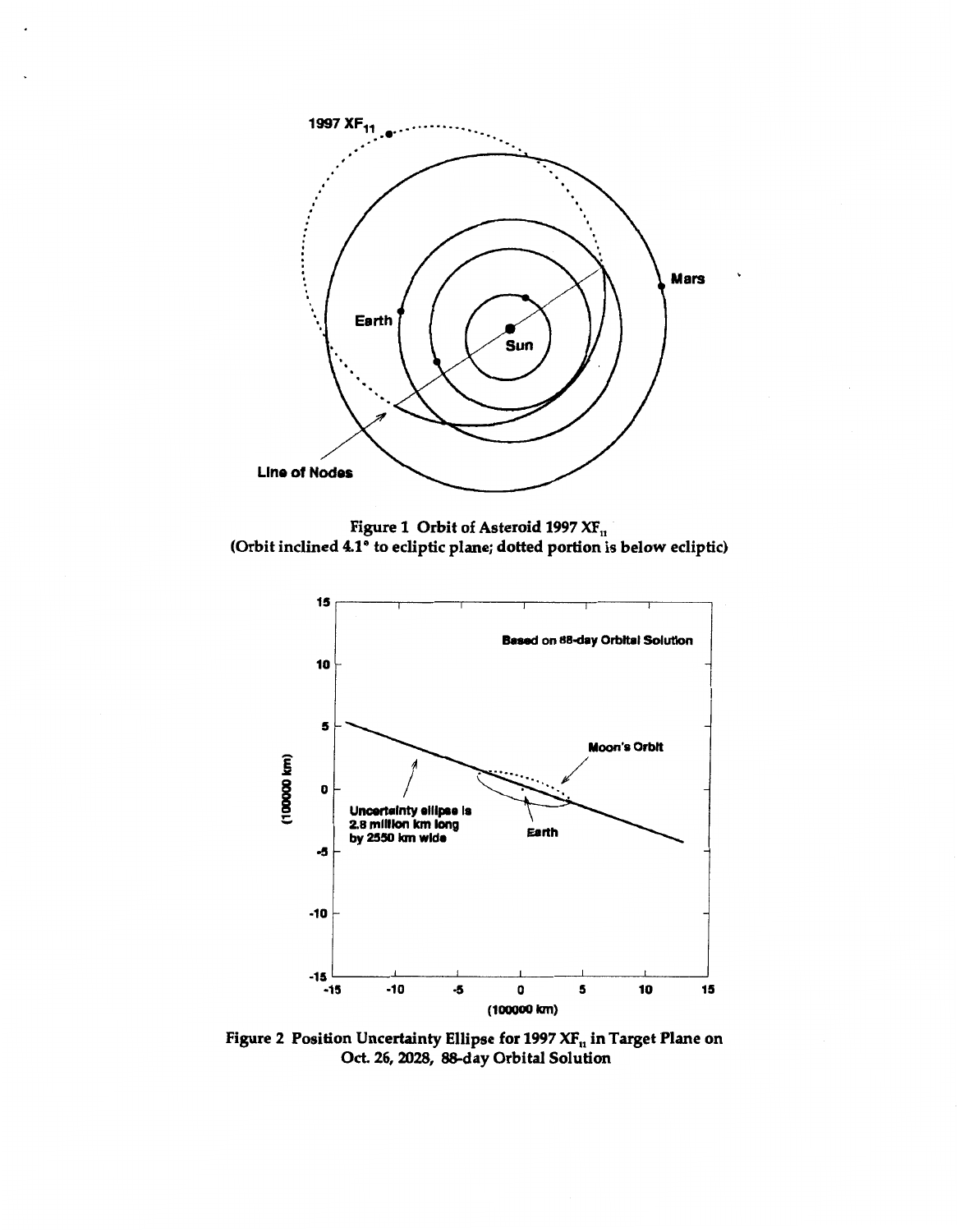<span id="page-3-0"></span>

**Figure 3 Enlargement of Central Part of Figure 2** 



**Figure 4 Position Uncertainty Ellipse for 1997 XF,, in Target Plane on**  *Oct.* **26,2028, Orbital Solution Including 1990 Observations**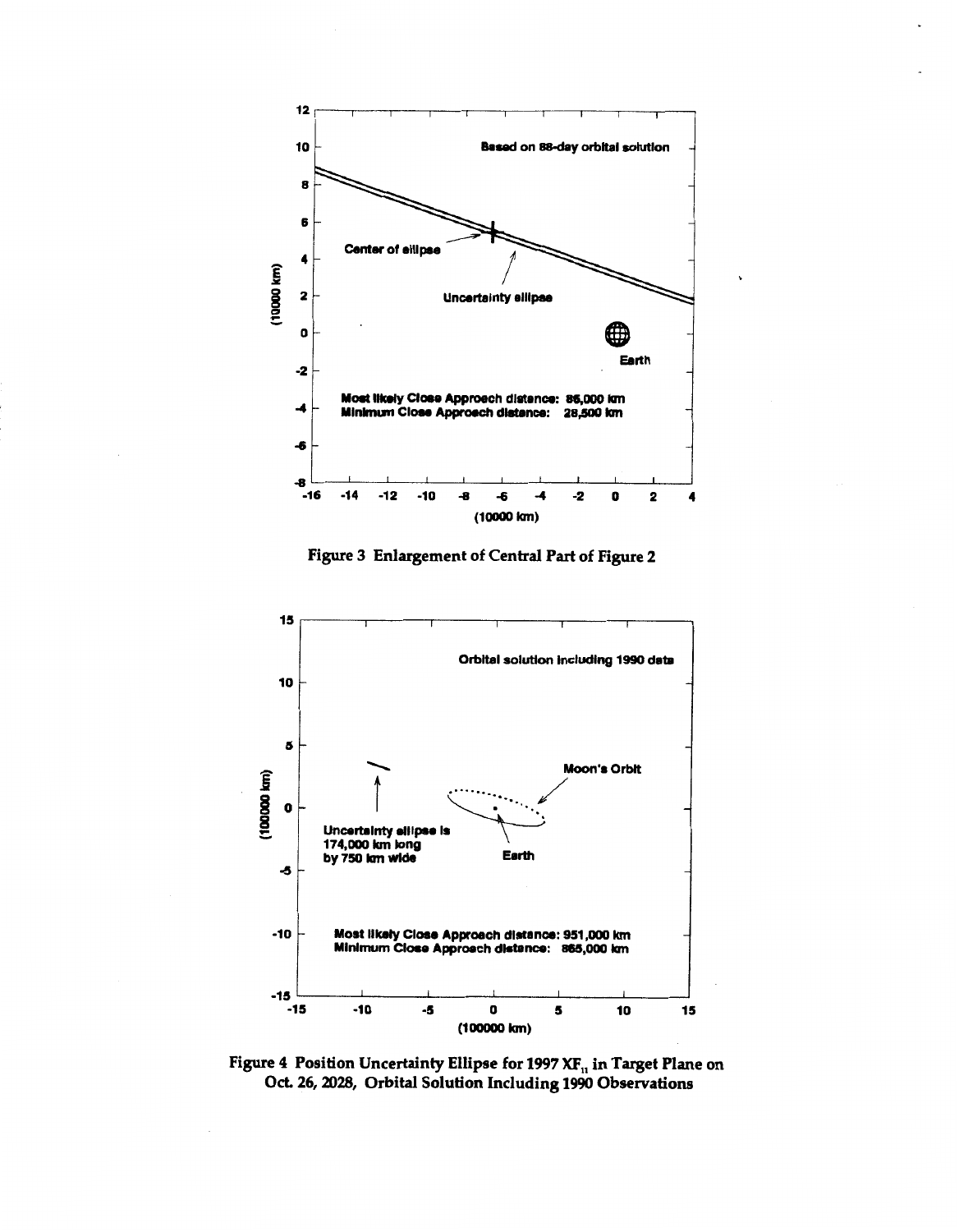# **NASA's NEAR-EARTH OBJECT OFFICE**

**The Near-Earth Object Office was established by NASA Headquarters in late 1998 to act as a focus for NASA's contributions in discovering and monitoring** the **motions of the** NE0 **population.** In **particular, the charter of the** NE0 **Office includes efforts to:** 

- **1. Facilitate Communication** both **within the observing community and** between **the community and the public with respect to any potentially hazardous objects (PHOs)**  which are discovered and provide a focus for public inquiries about these objects.
- **2. Establish, update** and **maintain a catalog of NEOs together with an estimate of the quality of the orbital elements accessible to the scientific community and the public.**
- **3. Develop and support a strategy and plan for the scientific exploration of** NEOs **including their discovery, recovery, ephemerides, characterization, in-situ investigations, and resource potential. Support NASA Headquarters in coordinating with** *other* **govemment agencies** and **with foreign** *governments* **and international organizations** *on* NE0 **issues.**
- **4. Coordinate** ground-based **observations in order to complete** the *survey* **of** NE@, **and to obtain accurate orbital elements** for **newly discovered NEOs** based **upon the best available data.**

**The prinapal vehicle** for **the communication of information** *on* **NEOS to the scientific community and to the public** is **via our interactive web page: [http://neo.jpl.nasa.gov.](http://neo.jpl.nasa.gov)** This **award winning site includes written summaries of the** NE0 **discovery teams** and **the current space missions to comets** and **asteroids, comet** and **asteroid** images and **recent news items relating to NEOs. The**  user **can request, and download, tailor-made tables of orbital data** and **ephemeris information for**  all comets and asteroids with well defined orbits (more than 20,000 objects). This web site also **allows the** user **to display tables of Earth close approaches for the past** and **future. Tables** *of*  **future** *close* **approaches are updated daily as new data become available for the potentially hazardous asteroids (PHAs). Currently** the **closest nominal Earth approach** will **take place** *on*  **2027 August 7 when asteroid 1999** AN, **passes within one lunar distance of the Earth. The next**  two **nominal closest Earth approaches (both to within 2.2 lunar distances) are asteroids 1999** MN *on* **June 3,2010 and** *2340* **Hathor** *on* **October 21,2086.** 

**Within the** NE0 **Office website activities, we have implemented a semi-automated process to maintain an up-to-date database of PHA orbit solutions and closeapproach predictions. This process** runs *on* **a dailybasis becauseit** is **essential** to use **the latest** *set* **of observations for each object, particularly when** these **new data** *extend* **the available data intewal. Minor Planet Center electronic circulars are checked daily for new PHAs and for** the **associated astrometric data.** If **a new PHA** is **detected, all available optical and radar data are** used **to update** the **object's orbit** and **the object's motion is numerically integrated forward for 100 years. Close approaches to all perturbing bodies are then identified. Uncertainties at each close approach are estimated by linearly mapping orbital uncertainties** to **the close approach and projecting these into the impact plane (the plane perpendicular** to the **incoming asymptote). The dimensions of the impact-plane uncertainty ellipse** and **its position relative** to **the target body are calculated** as **well as the uncertainty in the close approach** time. **An estimate of the impact probability** is also **computed'. For those PHAs that make particularly close approaches to the Earth, or repeated Earth close approaches, fully non-linear methods including Monte Carlo simulations, are** used to **make the necessary computations'.** 

**The scientific exploration of NEOs requires the ground-based efforts to first discover most of the large NEOS followed by the physical characterization of a suitable fraction of these objects.**  Finally the detailed characterizations of a few representative bodies via in situ spacecraft observations is necessary. While ground-based optical and radar observations can help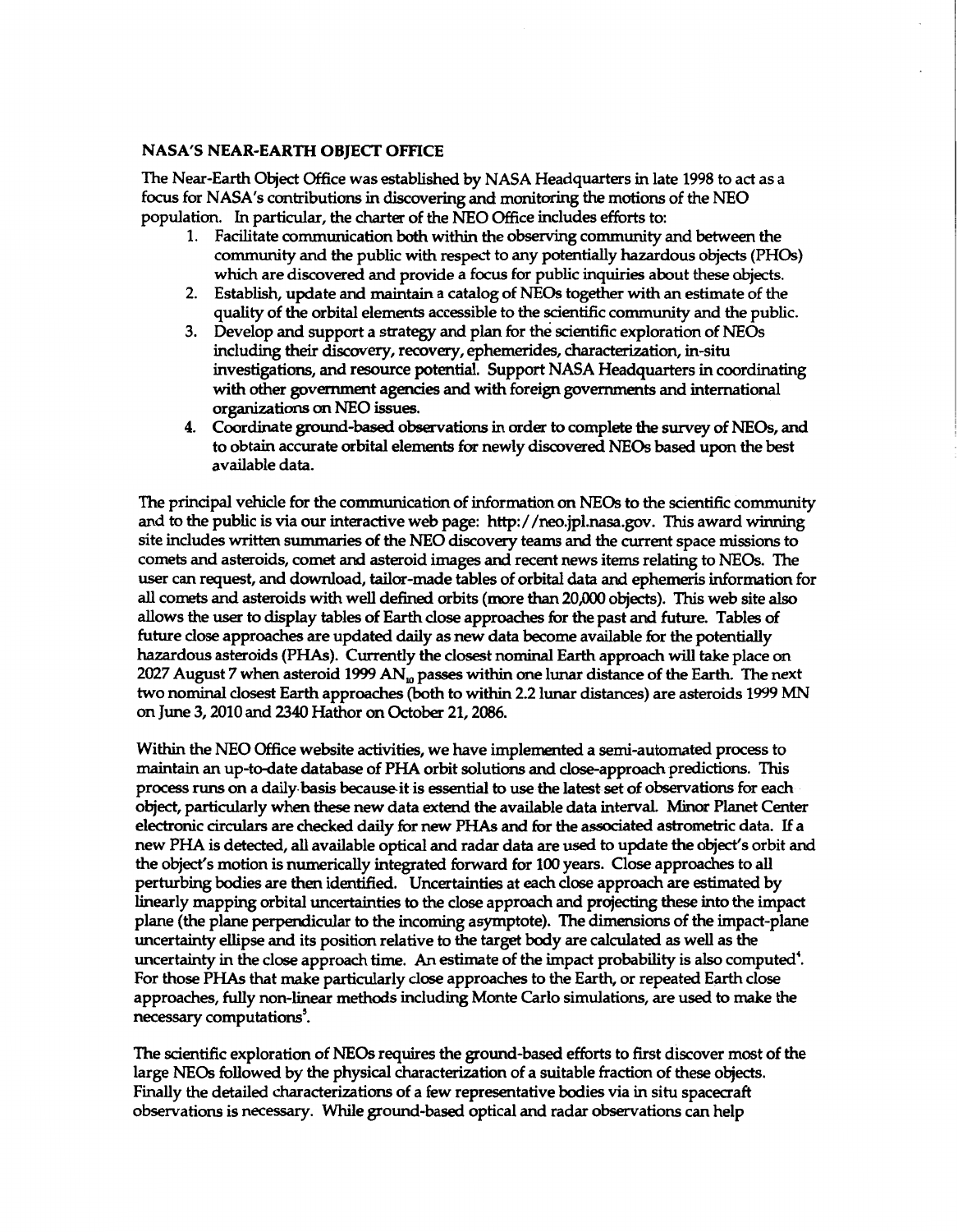## **THE POPULATION OF NEAR-EARTH OBJECTS**

Near-Earth **Objects** (NEOs) are asteroids and comets that have been nudged by the gravitational attraction of nearby planets into orbits that allow them to enter the **Earth's** neighborhood. Most of the rocky asteroids we *see* today formed in the inner Solar System from debris leftover from the initial agglomeration of the inner planets, Mercury through Mars. Comets, on the other hand, are composed mostly of water ice with embedded dust particles, and originally formed in the cold outer planetary system, leftover bits from the formation of the giant outer planets, Jupiter through Neptune. Scientific interest in these **objects** is due largely to their status as the relatively unchanged remnant debris, the primitive, leftover building blocks of the solar system formation process. **They offer** clues to the chemical mixture ofthe primordial material from which the planets were formed some **4.6** billion years ago. But these **small** bodies are interesting also because of the hazard they pose to the Earth. Even though the accretion phase of the Solar System ended **long** ago, as did the "heavy bombardment" phase, which produced most of the *scars* we *see* today *on* **our** Moon, Mercury, and other primitive bodies, the process of accretion and bombardment **has** not completely abated. Today, the Earth is **still** accumulating interplanetary material at the rate of about *one* hundred tons **per** day, although most **of** it is in the form **of** tiny dust particles released by comets as their ices vaporize in the solar neighborhood.

The vast majority of the larger interplanetary material that reaches the **Earth's** surface originates as fragments from the collision of asteroids *eons* ago. Larger pieces of debris hit the Earth less frequently simply because there are fewer of them. Van-sized asteroids impact the Earth approximately every few years, but typically disintegrate into **small** pieces before hitting the ground. Asteroids larger than about **50** meters, however, may well reach our surface largely in one piece, depending on their composition, and these impacts are estimated to occur approximately every few hundred years. **An** impact of this *size* would certainly cause a local disaster, and if it *occurred* in the ocean, it might produce a *strong* tidal wave that could inundate low **lying** coastal areas. *On* average, every few hundred thousand years or *so,* anasteroid larger than a kilometer will impact the Earth, and an impact of this *size* would almost certainly *cause* a global catastrophe. In this case, the impact debris would spread throughout the **Earth's**  atmosphere *so* that plant life would suffer from acid rain, partial blocking *of* sunlight, and from the firestorms resulting from heated impact debris raining back down upon the **Earth's** surface. Even though asteroid and comet impacts of this sort are extremely infrequent, the enormous consequences of these events make it prudent to mount **efforts** to discover and study these **objects,** to characterize their sizes, compositions and *structures* and to keep an eye upon their future trajectories;

Although the term near-Earth objects (NEOs) is often used to describe those comets and asteroids that can closely approach the Earth over millions of years, it is only the sub-class of so-called potentially hazardous **objects (PHOs)** that have the ability to approach the Earth over time spans of decades *or* centuries. **PHOs** are somewhat arbitrarily defined asthose **objects** whose absolute magnitude is 22 *or* brighter (diameters larger than about 150 m) that *can* approach the Earth's orbit to within *0.05* AU (about **7.5** million **km).** 

While there had been concern within the scientific community over collisions of asteroids and comets with the Earth for some time', the dramatic collision of comet Shoemaker-Levy **9** with Jupiter in July **1994** was particularly effective in *engaging* the public. These widely reported collisions continued over seven days (July **16** - 22) and as fragment after fragment collided with Jupiter, these events went a **long** way in convincing skeptics thate threat **of NEOs** to Earth was real and should be dealt with seriously. These events also prompted efforts at **JPL** to develop the sophisticated software necessary to correctly compute the times and locations of the impacts and the time dependence **of** the impact probabilities **as** more and more astrometric data were processed'.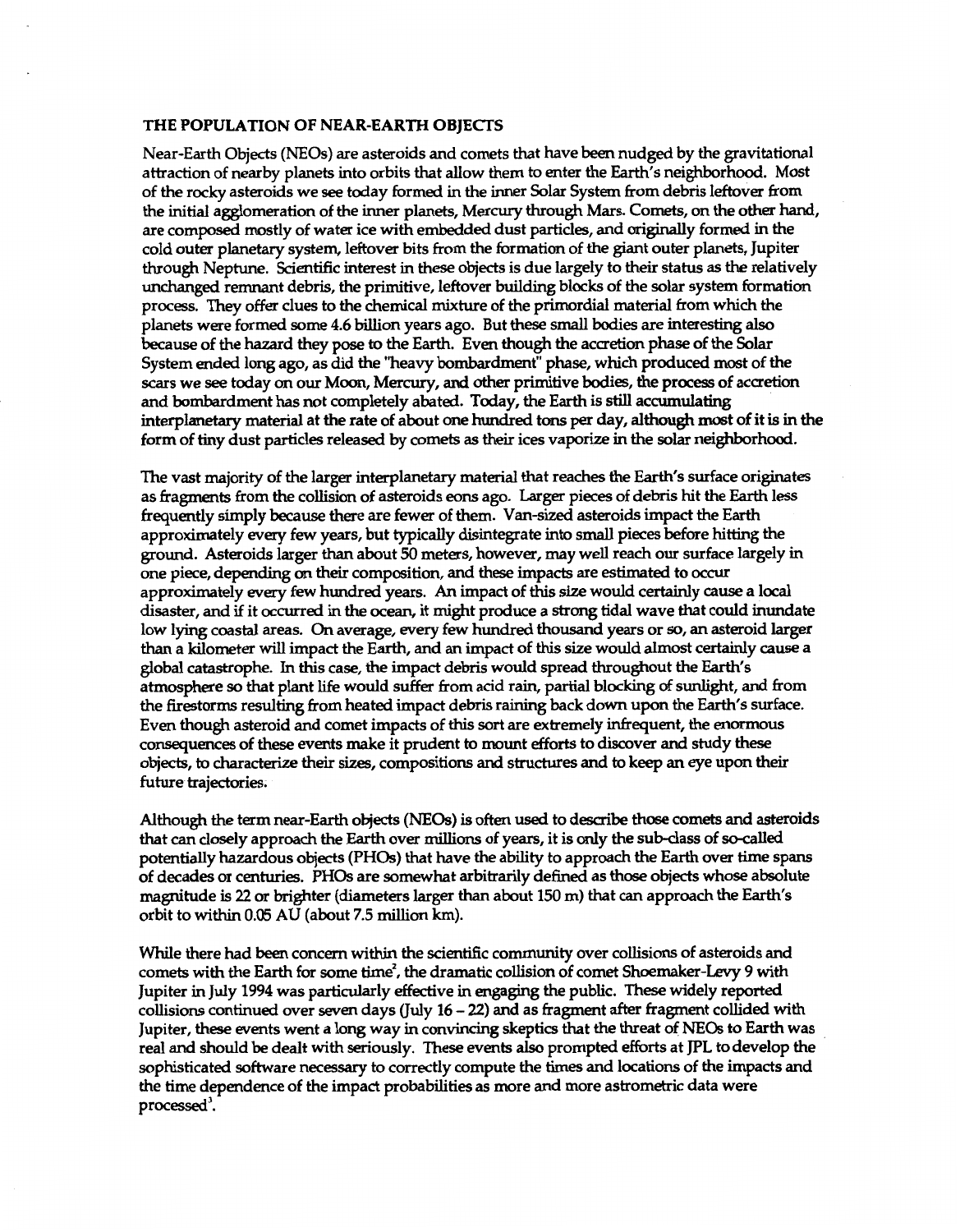**processing by a computer. A fairly common astronomical** CCD **detector might have dimensions of 2096** *x* **2096 pixels.** The **basic detection method is very similar** to **that** used **with the older photographic methods, but the detection is now automated using sophisticated computer-aided analyses of the** CCD **images. Separated by several minutes,** three **or more** CCD **images are taken of the same region of the sky. The algorithm then compares these images to** *see* if **any objects have systematically moved from one frame to** the **next. Once a moving object has** been **detected, the separation of the images in the successive frames, the** direction **of travel,** and **the object's brightness all are helpful in identifying how close the object is to the Earth, and its approximate size and orbital characteristics.** In **particular, an object that appears to be moving very rapidly from one frame to the next** is **almost certainly very** *close* **to** the **Earth.** 

**At least seven major NE0 search programs are either in operation** *or* **in the planning stages. The oldest of** these **is the Spacewatch program, which has** been **operational since 1984** *on* **Kitt Peak, near Tucson,** *Arizona.* **A second program, called the Near-Earth Asteroid Tracking (NEAT) program,** is run **by the Jet Propulsion Laboratory** *using* **Air Force telescope facilities** *on* Maui. Another **search team that** uses **Air Force telescopes is** the Lincoln **Near-Earth Asteroid Research program** *(LINEAR),* **a joint** *effort* between the **Air Force and the** MIT **Lincoln Laboratory, operating at Socorro, New Mexico. Using stateof-hart detector technology,** the LINEAR **program** is *makq* **the majority** *of* **the current discoveries. The Lowell Observatory Near-Earth Object Search program (LONEOS) operating near** Flagstaff, Arizona **has recently come** *on* **line. A European cooperative** NE0 **discovery** *effort* between **the Observatoire de** la **CSte d'Azur (OCA)**  in southern France and the Institute of Planetary Exploration (DLR) in Berlin, Germany, was **initiated in October 1996. Another successful discovery effort near Tucson called the Catalina Sky Survey has recently become operational and in 2001, a Japanese search effort** run **by** the **Japan Spaceguard Association** will **begin operation.** 

In **1998, NASA made it a** *goal* **to help realize** the **aim of the Spaceguard Survey, namely to discover at least** *90%* **of** all **NEOs whose diameters are larger** than **1 kilometer within 10 years.**  While it is doubtful that the current discovery rate is in line with reaching the Spaceguard goal, **there has** been **a sigruiicant increase over the rate only a few years earlier. With the promise of additional programs coming online and the bugs** bemg **worked out of** *some* **of the newer programs, we may** *soon* **approach the discovery rate needed** to **achieve the Spaceguard** *goal.* 

### **THE CASE OF ASTEROID 1999** AN,

In **April 1999, another potentially hazardous asteroid, 1999** *ANw* **made** the **news** because **of a remote possibility that it might collide with** Earth The **story of this asteroid** is **remarkably similar to that of 1997** *XF,,,* **except that, fortunately, no** incorrect **claims were made that an impact was possible during the asteroid's first deep approach to the** Earth. **The asteroid was discovered**  *on* **January 13,1999 by the Lincoln Near-Earth Asteroid Research** (LINEAR) **program operated by MITs Lincoln Laboratory in cooperation with the US. Air Force. Based** *on* **its brightness, the object was estimated** to be **just over one kilometer in** *size, close* to **the mst dangerous size range. The asteroid's orbit is somewhat unusual because it passes fairly close to the Earth's orbit not just once, but twice** *on* **each Way circuit about the Sun,** both **inbound towards the Sun and outbound from the** Sun.

**Unfortunately, 1999** AN,, **was observed for less** than **6 weeks before it moved into the glare of** the Sun, **and** because this **data arc was** *so* **short, predictions of the asteroid's motion were very uncertain. A deep close approach to the Earth was possible** *on* **August 7,2027, but the uncertainty region for** this **close approach was much larger even** than **that for the 2028 encounter of 1997 XF,, before its predixovery observations were found. The minimum possible** *close*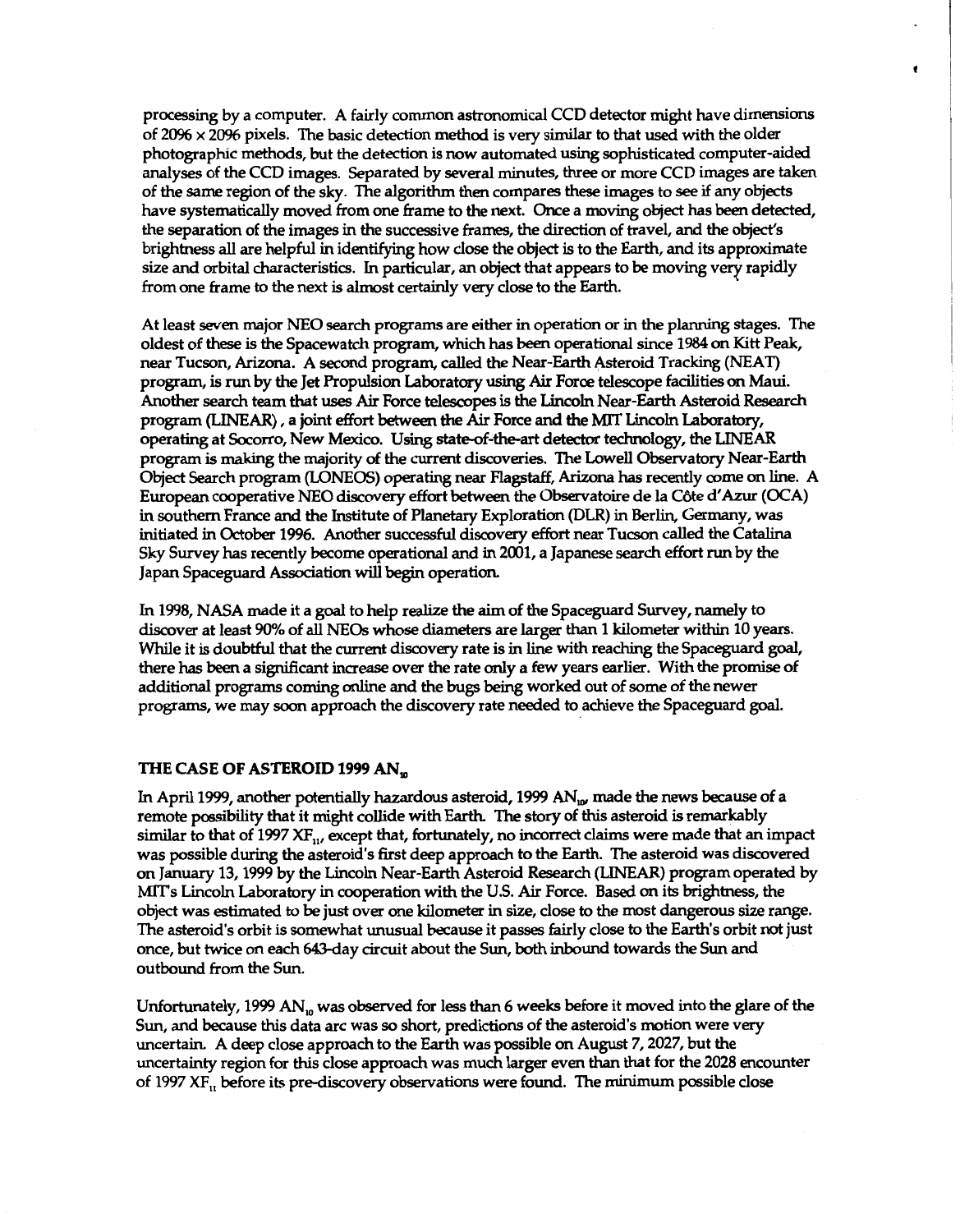determine an object's orbit, rotation state, spectral class, albedo and size, the detailed analysis **of**  an object's elemental composition (and hence its link to an appropriate meteorite type) will require in situ spacecraft investigations. The necessary measurements must be made during a rendezvous mission using instruments such as X-ray and gamma ray spectrometers. Over the next thirteen years, seven spacecraft (NEAR, Stardust, **DS1,** MUSESC, CONTOUR, Deep Impact, **Rosetta)** are scheduled to flyby or rendezvous with twelve different comets and asteroids. Under the auspices of the Interagency Consultative Group (IACG), the NE0 Office is **facilitating** efforts for cooperation among these flight projects. While none of these projects has the resources to support new initiatives, discussions are proceeding in an effort to identify areas where one project may be able to share information *or* data with another. For example, a *good* **deal** of work has already been done in modeling the surfaces of comets and asteroids and these models could be made available to all the flight projects. In addition, ground-based observers can easily provide astrometric and physical characterization data *on* more than **one** mission target during a particular **observing** period. These data could also be shared amqng the various flight projects.

Because each of the NE0 discovery teams operates **as** an independent **entity funded as** a result **of**  the peer review process, comprehensive **efforts** to coordinate their efforts would be difficult, and partially counter-productive. It could be argued that some competition between the various teams is heficial. Even *so,* some cooperative efforts would make the entire *search* **effort** more efficient **and** there have been significant **efforts** between the teams to "share the **sky"** *so* that Team **B is** not always lookmg where Team **A** was looking the previous *evening.* For example, the LINEAR discovery team currently covers the largest area of the *sky* each month and they post *on*  the web the fields where they searched theprevious *evening.* In addition to the discovery observations, follow-up observations are necessary to ensure newly discovered objects are not lost. In this regard, the Lowell Observatory's **LONEOS** project provides a web-based service whereby observers can determine the optimal time to make follow-up observations to ensure that an object's orbit wiU be secure. The **following** *section* briefly describes the major, active NE0 discovery teams.

#### **NE0 SEARCH PROGRAMS**

In **1990,** the U.S. Congress directed **NASA** to organize a workshop to study ways of sigruficantly increasing the rate of discovery of near-Earth asteroids (NE&). The resulting workshop produced a proposal for aninternational program called the Spaceguard *Survey,* with the *goal* **of**  discovering 90% or more of the NE& larger than **1 km** across within **10** years6. **This** *size* range was chosen because it poses the greatest impact hazard for our civilization on Earth. The estimated number of *NEAs* in this class is currently thought to be in the **range** of 750 to **1500,** but only *304* of this number had been discovered by mid-July **1999.** Although the network **of** *six* **2.5**  meter telescopes proposed to implement the Spaceguard Survey was never funded, the accelerating pace of technology has enabled smaller and less expensive telescopes with modem detectors to achieve, at least partially, the discovery rate needed to complete the Spaceguard Survey.

Early efforts to discover NEOs relied upon photographic **methods.** Two plates or films of a given region of the sky would be taken many minutes apart, and then viewed through an instrument **such** as a **special** stereo viewing microscope. Any **moving** object **such as** an NE0 would appear in a slightly different position *on* the two photographs, and, when viewed in staeo, the object would appear to "rise" above the background stars and galaxies, **making** it easy **to** find, but *still* a very labor-intensive operation.

Currently, NE0 discovery teams **use** socalled *charged* couple devices (CCDs). These electronic detectors are not only more sensitive and accurate than the older photographic method, but they also record images digitally in arrays of picture elements (pixels), a **form** amenable to automated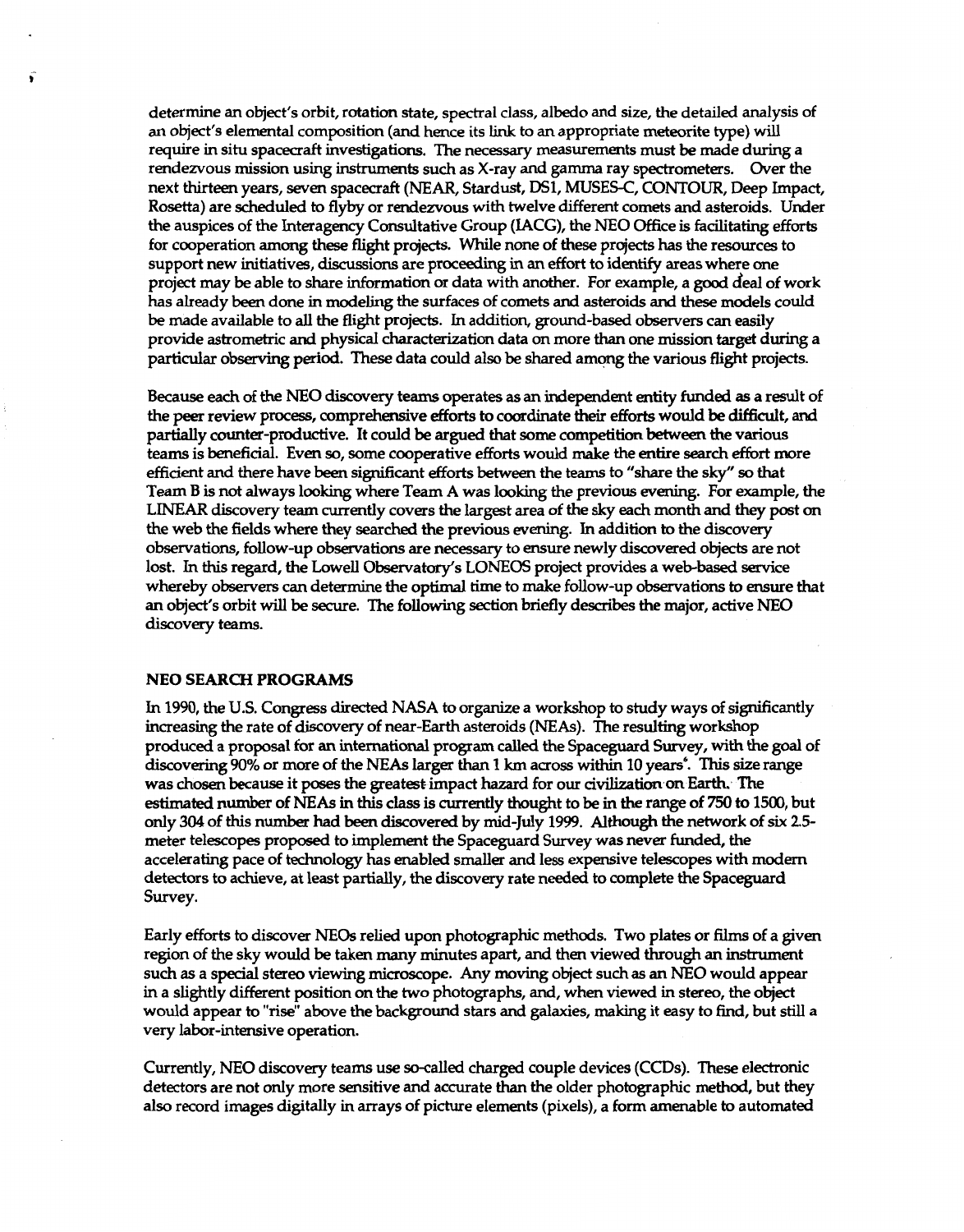approach distance for 1999 AN<sub>10</sub> was a little larger, about 38,000 km from the center of the Earth --<br>an impact was therefore not possible in 2027. But what about impacts after 2027?

Andrea Milani and his colleagues in Italy had been independently developing non-linear techniques for analyzing *close* approaches, with the idea of applying these to the *case* **of 1997**  *XF,,.* When these methods were applied to the case of **1999** AN,, it was found that one **of** the predicted close Earth approaches could result in an impact, with a probability *on* the order of one in a billion. In late March, Milani *et* al. circulated a preprint which announced **this** remote possibility of impact for 1999 AN<sub>10</sub> and outlined a theory which predicted both its resonant and non-resonant returns<sup>78</sup>. (Non-resonant returns referred to trajectories which took the asteroid from an encounter at one node to an encounter at the other node.)

The impacting *scenario* identified by Milani et al. was for the year **2039,** but it adually required that **1999** AN, pass through two very narrow regions in space ("keyholes"), one in the **2027**  confidence region, which would take it to a **2034** *close* approach, id then through a *second*  keyhole in the *2034* confidence region. This partly explained why this *scenario* was *so* unlikely. At onein-a-billion, this impact probability was *so* extremely miniscule, that it **was** tens of thousands of times smaller than **the** probability of an undiscovered asteroid *of* equivalent *size*  hitting the Earth during the same 40-year period. However, the asteroid certainly deserved to be watched carefully, as Milani *et* al. had found that its orbit would remain threateningly *close* to the Earth's orbit for **many** centuries to come. Fortunately, in **just a** few mcmths, the asteroid would become observable again, as it moved back into the twilight sky. It was expected that the new observations would, in **all** likelihood, completely eliminate the possibility *of* impact in **2039.** 

New observations for **1999** AN, were indeed made in mid-May, **1999,** by amateur astronomer Frank Zoltowski in Australia. *As* expected, these enabled much more precise orbital calculations, and the revised predictions indicated that the asteroid was even more likely to make a particularly *close* passage **of** the **Earth** *on* August **7,2027.** The minimum possible approach was just **37,000 km** from the **Earth's** center (just **19,000 miles** above the surface), but, as with **1997 XF,,,**  the asteroid could just as easily pass outside the Moon's orbit. [Figure](#page-9-0) 5 shows the uncertainty in the predicted close approach in **2027,** based on the **123-day** data arc available in mid-May, **1999.**  *As* before, the uncertainty ellipse is *so* extremely elongated that it appears **as** just as **a** line segment. The center *of* the ellipse is indicated by the plus sign, located at a nominal distance of 58,000 km from the center of the Earth. The position of the keyhole which led to the possible impact in **2039 is** shown at the left *end* of the uncertainty ellipse. This impacting *scenario* was 58,000 km from the center of the Earth. The position of the keyhole which led to the possible<br>
impact in 2039 is shown at the left end of the uncertainty ellipse. This impacting scenario wa<br>
still possible, and in fact had ellipse had *shrunk* **by** a factor of about **100** from its **original** size in **March** 

With the new orbit *still* indicating a deep encounter in **2027,** it could be expected that many more keyholes might exist in the uncertainty region for **1999** AN,,. Milani's group in Italy and one **of**  us (PWC) at JPL simultaneously **performed** new non-linear analyses of the *close* approach uncertainties, and identified two new impacting possibilities for the years **2044** and **2046.** Each required passage through only a single keyhole in the 2027 uncertainty region, and the probabilities of impact for these cases were correspondingly larger than that for **2039.** The estimated impact probability for the year **2044** was on the order of **1** in **500,000,** and for the year **2046,** about **1** in five **million.** These **odds** *of* collision were larger than those for any **other object,**  but they were *still* less than one hundredth the chance *of* an undiscovered asteroid'of equivalent size **striking** the Earth sometime before **2044.** 

As additional observations became available in late May and June, the orbit was refined yet again. The uncertainty region *shrank* somewhat, and moved completely **off** the **2039** keyhole, which indicated that this impacting scenario was no longer possible. Then, in July, two German amateurs **looking** through **digitized** plate catalogs found prediscovery **images of 1999** AN, **on**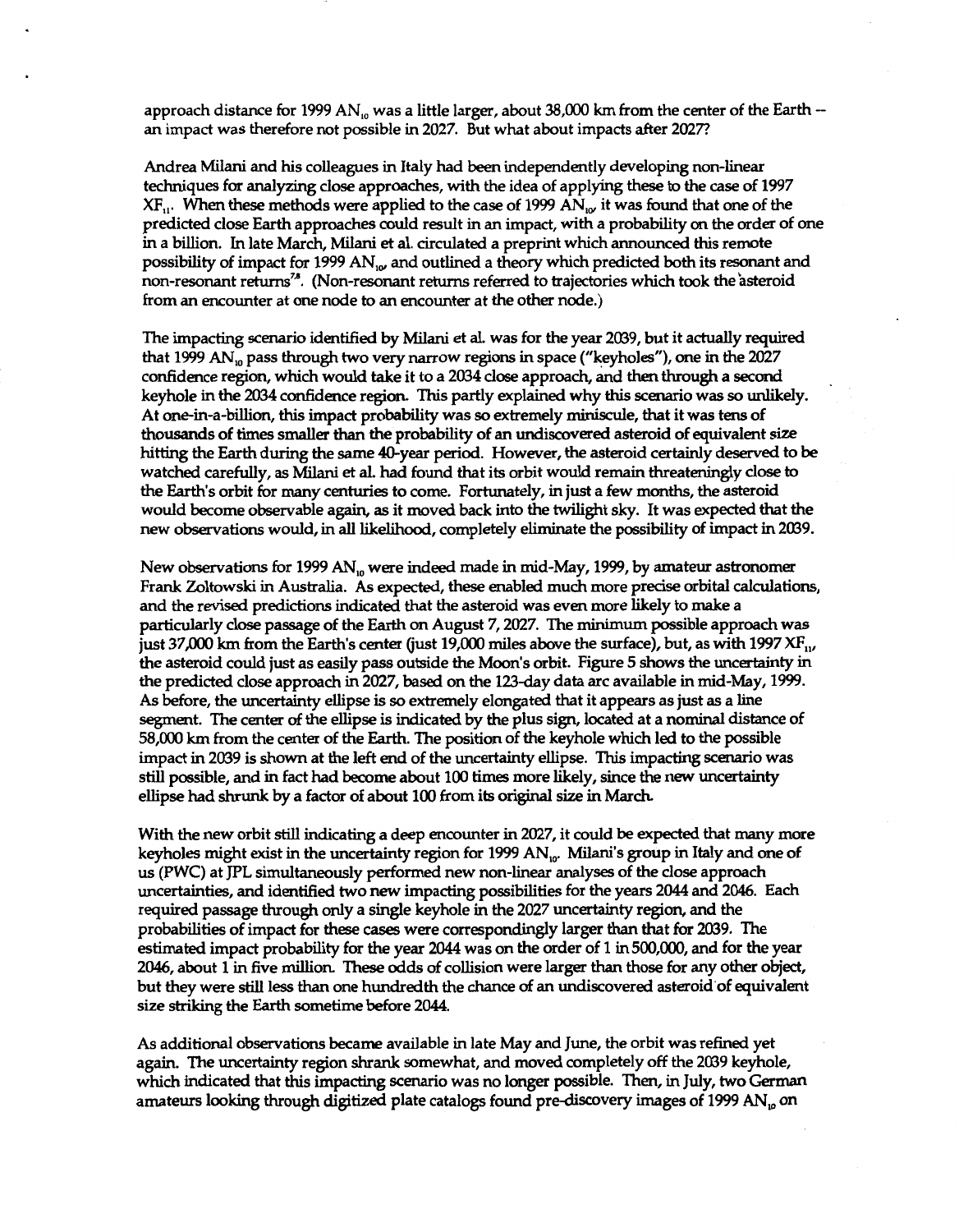<span id="page-9-0"></span>archival plates taken in **1955** for the Palomar **Sky** Survey. Just as was the case for **1997 XF,,,** the pre-discovery data enabled the calculation *of* a **greatly** improved orbit, and the uncertainties *shrank* dramatically. Fortunately, the new uncertainty regions **did** not enclose the keyholes which could lead **to** impact, and probability of impact **for** 1999 **AN,,** also *shrank,* to essentially *zero.* 



### **SUMMARY**

In **direct** contrast to the events that **took** place for the predicted **Earth** *close* approach **of** asteroid **<sup>1997</sup>**XF,,, the process that took place for the close Earth approaches **of 1999** AN, was **similar** to what should routinely **take** place in the future when *close* Earth approaches are.predicted. The **initial** computation were checked and verified by those knowledgeable in these complex computations, the **Earth** impact probability results were updated **as new** astrometric data became available, and no premature news **accounts** were released. Prompted **by** the issues **arising** from the future Earth *close* approaches *of* asteroids **1997** XF,, and **1999** AN, as well **as** the actual collision of comet shoemaker-Levy 9 with Jupiter in July **1994,** NASA's Near-Earth **Object** *Office*  **has** developed the extremely sophisticated tools necessary **to** accurately characterize future close **Earth** approaches by, as yet, undiscovered comets and asteroids.